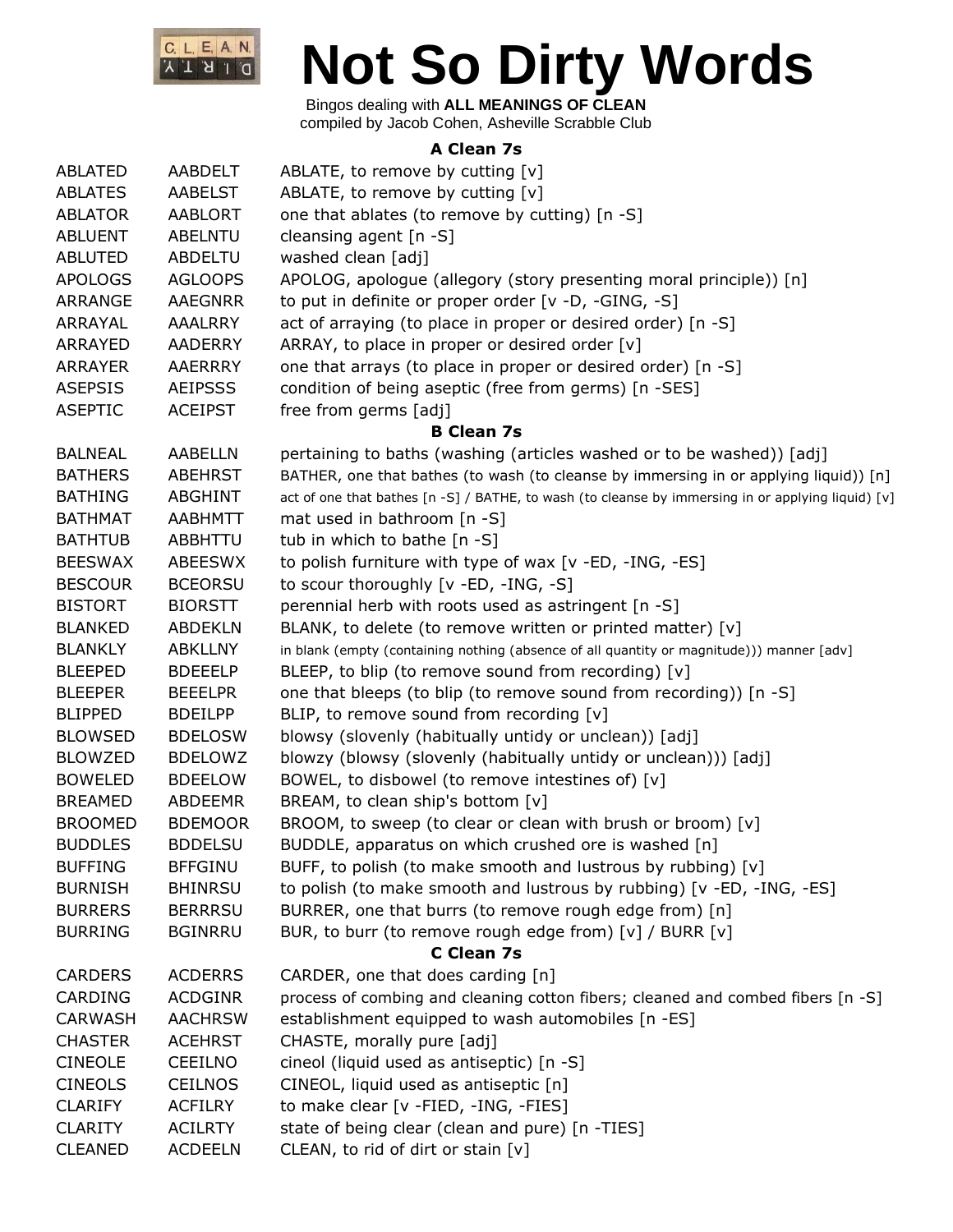

| <b>CLEANER</b> | <b>ACEELNR</b> | CLEAN, free from dirt or stain [adj] / one that cleans (to rid of dirt or stain) [n -S] |
|----------------|----------------|-----------------------------------------------------------------------------------------|
| <b>CLEANLY</b> | <b>ACELLNY</b> | habitually clean [adj -LIER, -LIEST]                                                    |
| <b>CLEANSE</b> | <b>ACEELNS</b> | to clean (to rid of dirt or stain) [v -D, -SING, -S]                                    |
| <b>CLEANUP</b> | <b>ACELNPU</b> | act of cleaning [n -S]                                                                  |
| <b>CLEARED</b> | <b>ACDEELR</b> | CLEAR, to remove obstructions [v]                                                       |
| <b>CLEARER</b> | <b>ACEELRR</b> | CLEAR, clean and pure $[adj] /$ one that clears (to remove obstructions) $[n -S]$       |
| <b>CLEARLY</b> | ACELLRY        | in clear (clean and pure) manner [adv]                                                  |
| <b>COLLIED</b> | <b>CDEILLO</b> | COLLY, to blacken with coal dust $[v]$                                                  |
| <b>COLLIES</b> | <b>CEILLOS</b> | COLLY, to blacken with coal dust $[v]$                                                  |
| <b>COMBERS</b> | <b>BCEMORS</b> | COMBER, one that combs (to arrange or clean with comb (toothed instrument)) [n]         |
| <b>COMBING</b> | <b>BCGIMNO</b> | COMB, to arrange or clean with comb (toothed instrument) [v]                            |
| CONCISE        | <b>CCEINOS</b> | succinct (clearly expressed in few words) [adj -R, -ST]                                 |
| <b>CRESOLS</b> | <b>CELORSS</b> | CRESOL, chemical disinfectant [n]                                                       |
| <b>CUTOVER</b> | <b>CEORTUV</b> | land cleared of trees [n -S]                                                            |
|                |                | D Clean 7s                                                                              |
| <b>DEAIRED</b> | ADDEEIR        | DEAIR, to remove air from [v]                                                           |
| <b>DEASHED</b> | <b>ADDEEHS</b> | DEASH, to remove ash from [v]                                                           |
| <b>DEASHES</b> | <b>ADEEHSS</b> | DEASH, to remove ash from [v]                                                           |
| <b>DEBEARD</b> | ABDDEER        | to remove filaments from mussel [v -ED, -ING, -S]                                       |
| <b>DEBONED</b> | <b>BDDEENO</b> | DEBONE, to remove bones from [v]                                                        |
| <b>DEBONES</b> | <b>BDEENOS</b> | DEBONE, to remove bones from [v]                                                        |
| <b>DEBRIDE</b> | <b>BDDEEIR</b> | to remove dead tissue surgically [v -D, -DING, -S]                                      |
| <b>DEBURRS</b> | <b>BDERRSU</b> | DEBURR, to remove rough edges from [v]                                                  |
| <b>DEFOAMS</b> | <b>ADEFMOS</b> | DEFOAM, to remove foam from [v]                                                         |
| <b>DEFROST</b> | <b>DEFORST</b> | to remove frost from [v -ED, -ING, -S]                                                  |
| <b>DEFUELS</b> | <b>DEEFLSU</b> | DEFUEL, to remove fuel from [v]                                                         |
| <b>DEGASES</b> | <b>ADEEGSS</b> | DEGAS, to remove gas from [v]                                                           |
| <b>DEGERMS</b> | <b>DEEGMRS</b> | DEGERM, to remove germs from [v)                                                        |
| <b>DEGLAZE</b> | ADEEGLZ        | to remove glaze from [v -D, -ZING, -S]                                                  |
| <b>DEHAIRS</b> | <b>ADEHIRS</b> | DEHAIR, to remove hair from [v]                                                         |
| <b>DEHAIRS</b> | <b>ADEHIRS</b> | DEHAIR, to remove hair from [v]                                                         |
| <b>DELEADS</b> | <b>ADDEELS</b> | DELEAD, to remove lead from [v]                                                         |
| <b>DELEING</b> | <b>DEEGILN</b> | DELE, to delete (to remove written or printed matter) [v]                               |
| <b>DELETED</b> | <b>DDEEELT</b> | DELETE, to remove written or printed matter [v]                                         |
| <b>DELETES</b> | <b>DEEELST</b> | DELETE, to remove written or printed matter [v]                                         |
| <b>DELISTS</b> | <b>DEILSST</b> | DELIST, to remove from list [v]                                                         |
| <b>DELOUSE</b> | <b>DEELOSU</b> | to remove lice from [v -D, -SING, -S]                                                   |
| <b>DEMERGE</b> | <b>DEEEGMR</b> | to remove division from corporation [v -D, -GING, -S]                                   |
| <b>DEMISTS</b> | <b>DEIMSST</b> | DEMIST, to defog (to remove fog from) [v]                                               |
| <b>DEMOUNT</b> | <b>DEMNOTU</b> | to remove from mounting [v -ED, -ING, -S]                                               |
| <b>DEONTIC</b> | <b>CDEINOT</b> | pertaining to moral obligation [adj]                                                    |
| <b>DEPOSAL</b> | <b>ADELOPS</b> | act of deposing (to remove from office) [n -S]                                          |
| <b>DEPOSED</b> | <b>DDEEOPS</b> | DEPOSE, to remove from office [v]                                                       |
| <b>DEPOSER</b> | <b>DEEOPRS</b> | one that deposes (to remove from office) [n -S]                                         |
| <b>DEPOSES</b> | <b>DEEOPSS</b> | DEPOSE, to remove from office [v]                                                       |
| <b>DESALTS</b> | <b>ADELSST</b> | DESALT, to remove salt from [v]                                                         |
| <b>DESANDS</b> | <b>ADDENSS</b> | DESAND, to remove sand from [v]                                                         |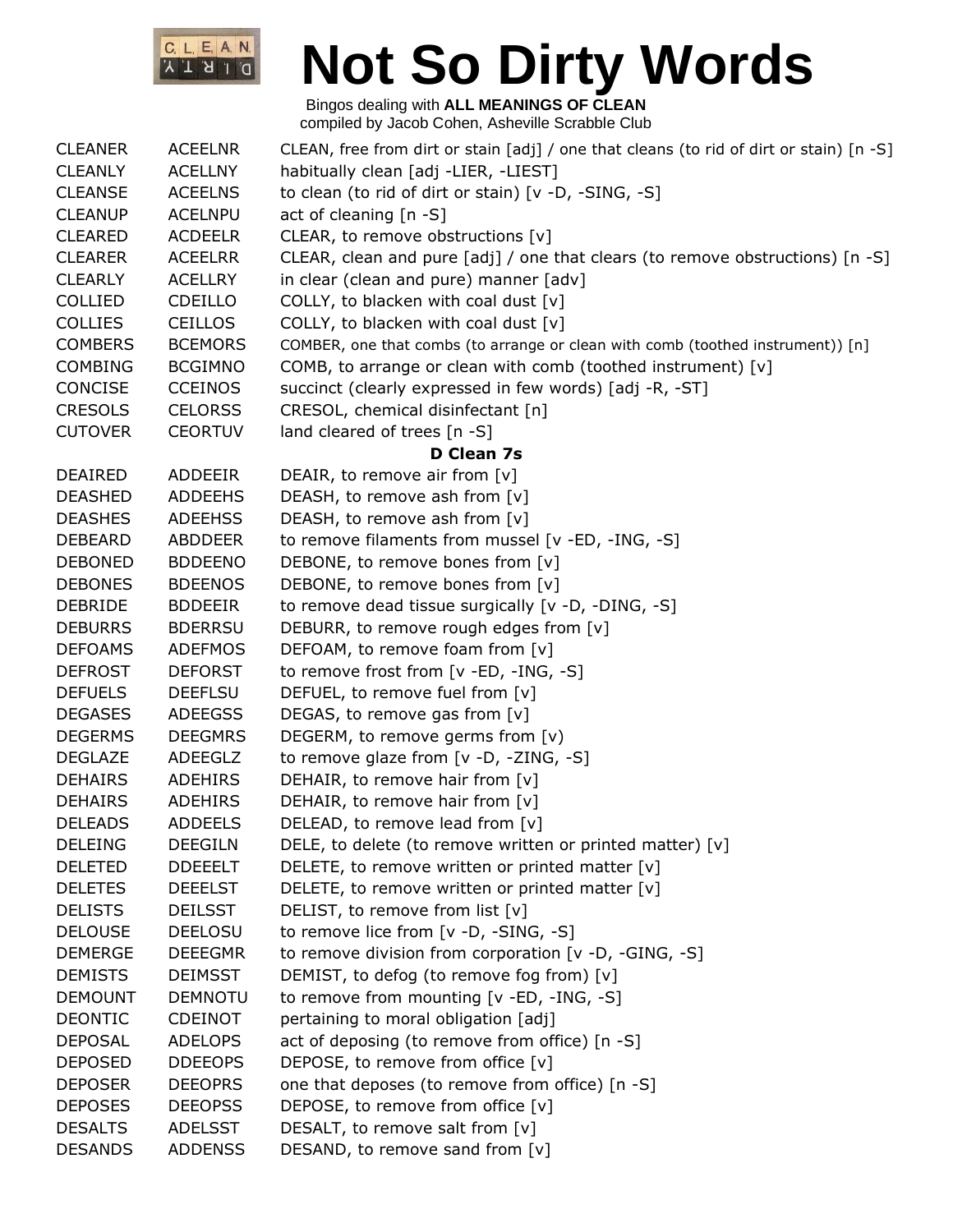

| <b>DESCALE</b> | <b>ACDEELS</b> | to remove scales from $[v -D, -LING, -S]$                                      |
|----------------|----------------|--------------------------------------------------------------------------------|
| <b>DESEEDS</b> | <b>DDEEESS</b> | DESEED, to remove seeds from [v]                                               |
| <b>DESORBS</b> | <b>BDEORSS</b> | DESORB, to remove by reverse of absorption [v]                                 |
| <b>DESTAIN</b> | <b>ADEINST</b> | to remove stain from [v -ED, -ING, -S]                                         |
| <b>DESUGAR</b> | ADEGRSU        | to remove sugar from [v -ED, -ING, -S]                                         |
| <b>DETERGE</b> | <b>DEEEGRT</b> | to cleanse (to clean (to rid of dirt or stain)) [v -D, -GING, -S]              |
| <b>DETICKS</b> | <b>CDEIKST</b> | DETICK, to remove ticks from [v]                                               |
| <b>DETOXED</b> | <b>DDEEOTX</b> | DETOX, to detoxify (to remove toxin from [v]                                   |
| <b>DETOXES</b> | <b>DEEOSTX</b> | DETOX, to detoxify (to remove toxin from) [v]                                  |
| <b>DEVEINS</b> | <b>DEEINSV</b> | DEVEIN, to remove dorsal vein from [v]                                         |
| <b>DEWATER</b> | <b>ADEERTW</b> | to remove water from [v -ED, -ING, -S]                                         |
| <b>DEWAXED</b> | <b>ADDEEWX</b> | DEWAX, to remove wax from [v]                                                  |
| <b>DEWAXES</b> | <b>ADEESWX</b> | DEWAX, to remove wax from [v]                                                  |
| <b>DEWOOLS</b> | <b>DELOOSW</b> | DEWOOL, to remove wool from [v]                                                |
| <b>DEWORMS</b> | <b>DEMORSW</b> | DEWORM, to rid of worms [v]                                                    |
| <b>DEZINCS</b> | <b>CDEINSZ</b> | DEZINC, to remove zinc from [v]                                                |
| <b>DISBUDS</b> | <b>BDDISSU</b> | DISBUD, to remove buds from [v]                                                |
| <b>DISHPAN</b> | <b>ADHINPS</b> | pan for washing dishes [n -S]                                                  |
| <b>DISHRAG</b> | <b>ADGHIRS</b> | cloth for washing dishes $[n - S]$                                             |
| <b>DISSEAT</b> | <b>ADEISST</b> | to unseat (to remove from seat) [v -ED, -ING, -S]                              |
| <b>DOPANTS</b> | <b>ADNOPST</b> | DOPANT, impurity added to pure substance [n]                                   |
| <b>DOUCHED</b> | <b>CDDEHOU</b> | DOUCHE, to cleanse with jet of water [v]                                       |
| <b>DOUCHES</b> | <b>CDEHOSU</b> | DOUCHE, to cleanse with jet of water [v]                                       |
| <b>DREDGED</b> | <b>DDDEEGR</b> | DREDGE, to clear with dredge (machine for scooping mud) [v]                    |
| <b>DREDGER</b> | <b>DDEEGRR</b> | one that dredges (to clear with dredge (machine for scooping mud)) [n -S]      |
| <b>DREDGES</b> | <b>DDEEGRS</b> | DREDGE, to clear with dredge (machine for scooping mud) [v]                    |
| <b>DUSTBIN</b> | <b>BDINSTU</b> | trash can $[n -S]$                                                             |
| <b>DUSTERS</b> | <b>DERSSTU</b> | DUSTER, one that dusts (to make free of dust (minute particles of matter)) [n] |
| <b>DUSTING</b> | <b>DGINSTU</b> | DUST, to make free of dust (minute particles of matter) [v]                    |
| <b>DUSTMAN</b> | ADMNSTU        | trashman (person who removes trash) [n -MEN]                                   |
| <b>DUSTPAN</b> | <b>ADNPSTU</b> | pan for holding swept dust [n -S]                                              |
| <b>DUSTRAG</b> | <b>ADGRSTU</b> | rag used for dusting [n -S]                                                    |
|                |                | <b>E Clean 7s</b>                                                              |
| <b>EFFACED</b> | <b>ACDEEFF</b> | EFFACE, to rub or wipe out [v]                                                 |
| <b>EFFACER</b> | <b>ACEEFFR</b> | one that effaces (to rub or wipe out) [n -S]                                   |
| <b>EFFACES</b> | <b>ACEEFFS</b> | EFFACE, to rub or wipe out [v]                                                 |
| <b>ELUTING</b> | <b>EGILNTU</b> | ELUTE, to remove by means of solvent [v]                                       |
| <b>ELUTION</b> | <b>EILNOTU</b> | act of eluting (to remove by means of solvent) [n -S]                          |
| <b>EMBOWEL</b> | <b>BEELMOW</b> | to disbowel (to remove intestines of) [v -ED, -LLED, -ING, -LLING, -S]         |
| <b>EMPTIED</b> | <b>DEEIMPT</b> | EMPTY, to remove contents of [v]                                               |
| <b>EMPTIER</b> | <b>EEIMPRT</b> | one that empties (to remove contents of) [n -S]                                |
| <b>EMPTIES</b> | <b>EEIMPST</b> | EMPTY, to remove contents of $[v]$                                             |
| <b>ENSUITE</b> | <b>EEINSTU</b> | room (as bathroom) adjoining another room [n -S]                               |
| <b>EPILATE</b> | <b>AEEILPT</b> | to remove hair from $[v -D, -TING, -S]$                                        |
| <b>EXCIDED</b> | <b>CDDEEIX</b> | EXCIDE, to excise (to remove by cutting out) $[v]$                             |
| <b>EXCIDES</b> | <b>CDEEISX</b> | EXCIDE, to excise (to remove by cutting out) $[v]$                             |
| <b>EXCISED</b> | <b>CDEEISX</b> | EXCISE, to remove by cutting out [v]                                           |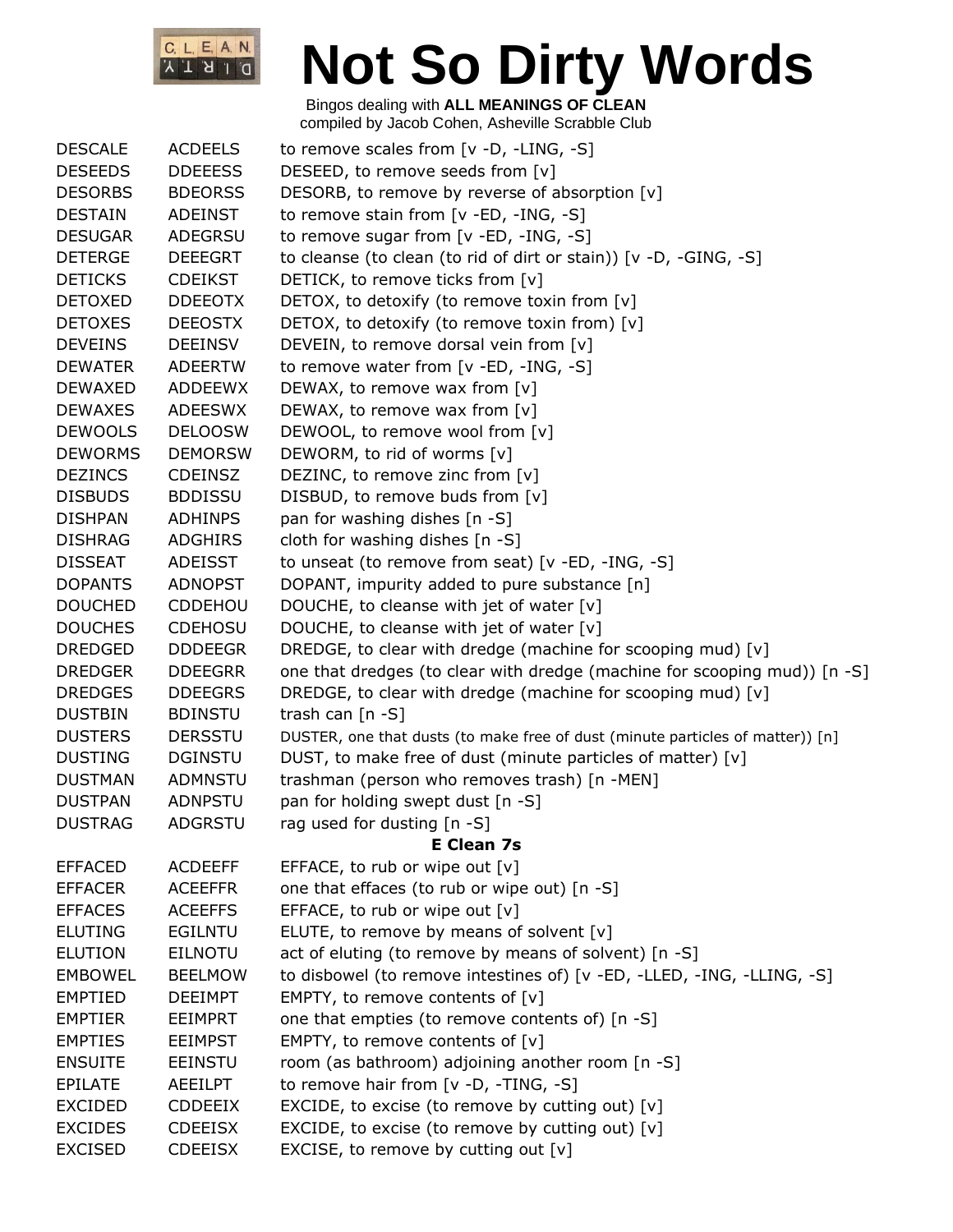

| <b>EXCISES</b> | <b>CEEISSX</b> | EXCISE, to remove by cutting out $[v]$                                           |
|----------------|----------------|----------------------------------------------------------------------------------|
| <b>EXPUNGE</b> | <b>EEGNPUX</b> | to delete (to remove written or printed matter) [v -D, -GING, -S]                |
| <b>EYEWASH</b> | <b>AEEHSWY</b> | eye lotion [n -ES]                                                               |
|                |                | F Clean 7s                                                                       |
| <b>FACIALS</b> | <b>AACFILS</b> | FACIAL, treatment for face [n]                                                   |
| <b>FLEECED</b> | <b>CDEEEFL</b> | FLEECE, to remove coat of wool from $[v]$                                        |
| <b>FLEECER</b> | <b>CEEEFLR</b> | one that fleeces (to remove coat of wool from) [n -S]                            |
| <b>FLEECES</b> | <b>CEEEFLS</b> | FLEECE, to remove coat of wool from [v]                                          |
| <b>FLOSSED</b> | <b>DEFLOSS</b> | FLOSS, to clean between teeth with thread [v]                                    |
| <b>FLOSSER</b> | <b>EFLORSS</b> | one that flosses (to clean between teeth with thread) [n -S]                     |
| <b>FLOSSES</b> | <b>EFLOSSS</b> | FLOSS, to clean between teeth with thread [v]                                    |
| <b>FRESHED</b> | <b>DEEFHRS</b> | FRESH, to freshen (to make or become fresh) [v]                                  |
| <b>FRESHEN</b> | <b>EEFHNRS</b> | to make or become fresh [v -ED, -ING, -S]                                        |
| <b>FRESHES</b> | <b>EEFHRSS</b> | FRESH, to freshen (to make or become fresh) [v]                                  |
| <b>FULGENT</b> | <b>EFGLNTU</b> | shining brightly [adj]                                                           |
| <b>FURBISH</b> | <b>BFHIRSU</b> | to polish (to make smooth and lustrous by rubbing) [v -ED, -ING, -ES]            |
|                |                | <b>G Clean 7s</b>                                                                |
| <b>GARGLED</b> | <b>ADEGGLR</b> | GARGLE, to rinse mouth or throat [v]                                             |
| <b>GARGLER</b> | <b>AEGGLRR</b> | one that gargles (to rinse mouth or throat) [n -S]                               |
| <b>GARGLES</b> | <b>AEGGLRS</b> | GARGLE, to rinse mouth or throat [v]                                             |
| <b>GETTERS</b> | <b>EEGRSTT</b> | GETTER, to purify with chemically active substance [v]                           |
| <b>GLEAMED</b> | ADEEGLM        | GLEAM, to shine with soft radiance [v]                                           |
| <b>GLEAMER</b> | <b>AEEGLMR</b> | one that gleams (to shine with soft radiance) [n -S]                             |
| <b>GLISTEN</b> | <b>EGILNST</b> | to shine by reflection [v -ED, -ING, -S]                                         |
| <b>GLISTER</b> | <b>EGILRST</b> | to glisten (to shine by reflection) [v -ED, -ING, -S]                            |
| <b>GLOSSED</b> | <b>DEGLOSS</b> | GLOSS, to make lustrous [v]                                                      |
| <b>GROOMED</b> | <b>DEGMOOR</b> | GROOM, to clean and care for $[v]$                                               |
| <b>GROOMER</b> | <b>EGMOORR</b> | one that grooms (to clean and care for) [n -S]                                   |
| <b>GUTTING</b> | <b>GGINTTU</b> | GUT, to remove guts (intestines) of [v]                                          |
|                |                | <b>H</b> Clean 7s                                                                |
| <b>HAMMAMS</b> | <b>AAHMMMS</b> | HAMMAM, Turkish bath [n]                                                         |
| <b>HOOVERS</b> | <b>EHOORSV</b> | HOOVER, to clean with vacuum cleaner [v]                                         |
| <b>HULLERS</b> | <b>EHLLRSU</b> | HULLER, one that hulls (to remove shell from seed) [n]                           |
| <b>HULLING</b> | <b>GHILLNU</b> | HULL, to remove shell from seed [v]                                              |
| <b>HUSKERS</b> | <b>EHKRSSU</b> | HUSKER, one that husks (to remove husk (outer covering) from) [n]                |
| <b>HUSKING</b> | <b>GHIKNSU</b> | HUSK, to remove husk (outer covering) from [v]                                   |
| <b>HYGEIST</b> | <b>EGHISTY</b> | expert in hygiene [n -S]                                                         |
| <b>HYGIENE</b> | <b>EEGHINY</b> | science of health [n -S]                                                         |
|                |                | I Clean 7s                                                                       |
|                |                | J Clean 7s                                                                       |
| <b>JANITOR</b> | <b>AIJNORT</b> | maintenance man [n -S]                                                           |
| <b>JIMPEST</b> | <b>EIJMPST</b> | JIMP, natty (neatly dressed) [adj]                                               |
| <b>JUSTEST</b> | <b>EJSSTTU</b> | JUST, acting in conformity with what is morally good [adj]                       |
|                |                | <b>K Clean 7s</b>                                                                |
| <b>KASHERS</b> | <b>AEHKRSS</b> | KASHER, to kosher (to make fit to be eaten according to Jewish dietary laws) [v] |
| <b>KOSHERS</b> | <b>EHKORSS</b> | KOSHER, to make fit to be eaten according to Jewish dietary laws [v]             |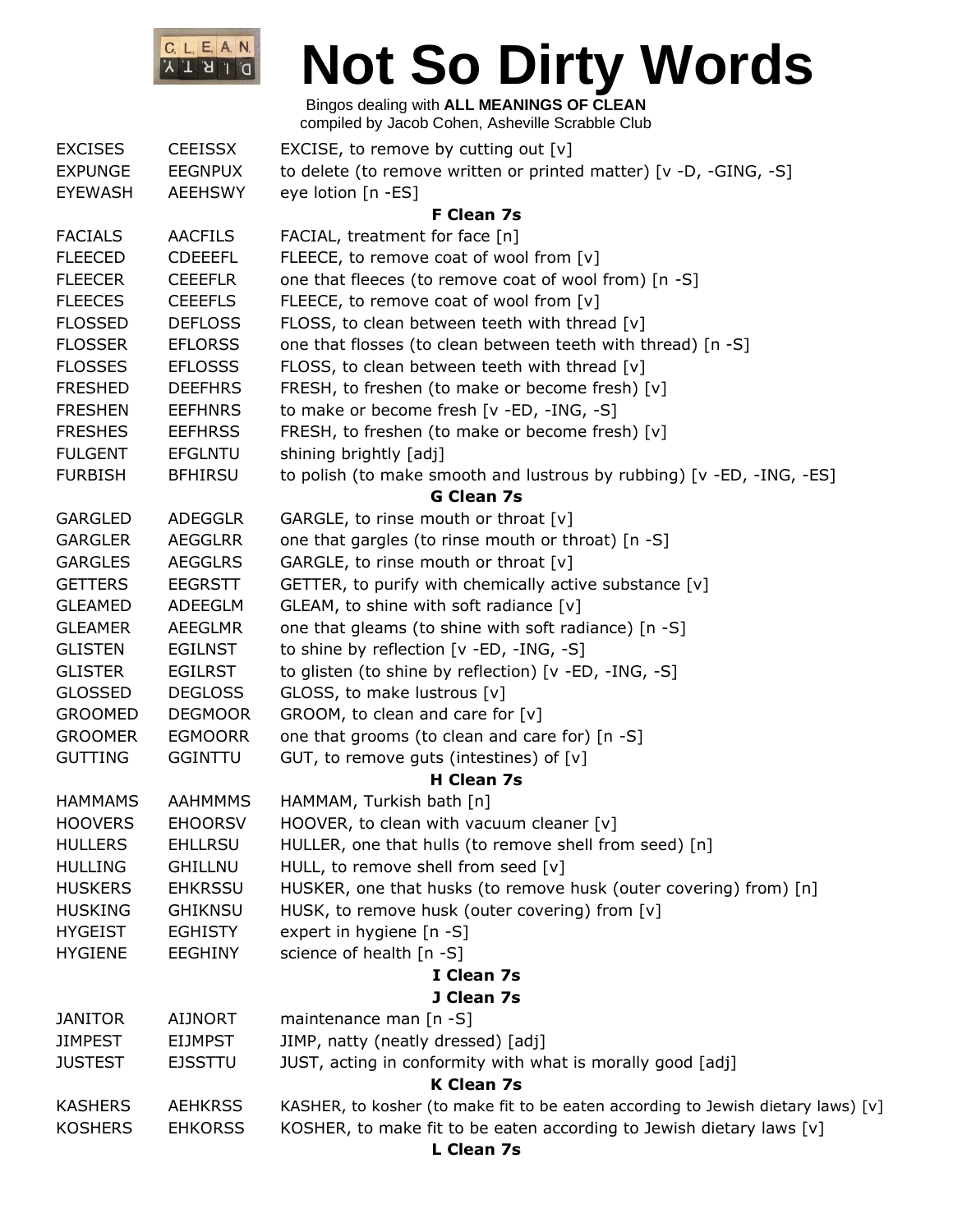

| <b>LATHERS</b> | <b>AEHLRST</b> | LATHER, to cover with lather (light foam) $[v]$                                     |
|----------------|----------------|-------------------------------------------------------------------------------------|
| LATHERY        | <b>AEHLRTY</b> | covered with lather [adj]                                                           |
| <b>LAUNDER</b> | ADELNRU        | to wash clothes [v -ED, -ING, -S]                                                   |
| <b>LAUNDRY</b> | <b>ADLNRUY</b> | collection of clothes to be washed [n -RIES]                                        |
| <b>LAVABOS</b> | <b>AABLOSV</b> | LAVABO, ceremonial washing in certain Christian churches [n]                        |
| LAVAGES        | AAEGLSV        | LAVAGE, washing (articles washed or to be washed) [n]                               |
| <b>LIQUATE</b> | AEILQTU        | to purify metal by heating [v -D, -TING, -S]                                        |
| LUSTRAL        | <b>ALLRSTU</b> | pertaining to lustrum (ceremonial purification of population in ancient Rome) [adj] |
| <b>LUSTRUM</b> | <b>LMRSTUU</b> | ceremonial purification of population in ancient Rome [n -RA, -S]                   |
|                |                | <b>M Clean 7s</b>                                                                   |
| <b>MARROWY</b> | AMORRWY        | pithy (concise (succinct (clearly expressed in few words))) [adj]                   |
| <b>MARSHAL</b> | <b>AAHLMRS</b> | to put in proper order [v -ED, -ING, -S]                                            |
| <b>MASSAGE</b> | <b>AAEGMSS</b> | to manipulate parts of body for remedial or hygienic purposes [v -D, -GING, -S]     |
| <b>MIKVAHS</b> | AHIKMSV        | MIKVAH, place for ritual bathing by Orthodox Jews [n]                               |
| <b>MIKVEHS</b> | <b>EHIKMSV</b> | MIKVEH, mikvah (place for ritual bathing by Orthodox Jews) [n]                      |
| <b>MIKVOTH</b> | <b>HIKMOTV</b> | MIKVAH, place for ritual bathing by Orthodox Jews [n]                               |
| <b>MOPPERS</b> | <b>EMOPPRS</b> | MOPPER, one that mops (to wipe with mop (implement for cleaning floors)) [n]        |
| <b>MOPPIER</b> | <b>EIMOPPR</b> | MOPPY, resembling mop [adj]                                                         |
| <b>MOPPING</b> | <b>GIMNOPP</b> | MOP, to wipe with mop (implement for cleaning floors) [v]                           |
| <b>MORALLY</b> | <b>ALLMORY</b> | in moral (pertaining to principles of right and wrong) manner [adv]                 |
|                |                | N Clean 7s                                                                          |
| <b>NAPKINS</b> | <b>AIKNNPS</b> | NAPKIN, piece of material used to wipe hands and mouth [n]                          |
| <b>NATTIER</b> | <b>AEINRTT</b> | NATTY, neatly dressed [adj]                                                         |
| <b>NATTILY</b> | <b>AILNTTY</b> | NATTY, neatly dressed [adv]                                                         |
| <b>NEATENS</b> | <b>AEENNST</b> | NEATEN, to make neat [v]                                                            |
| <b>NEATEST</b> | <b>AEENSTT</b> | NEAT, being in state of cleanliness and order [adj]                                 |
| <b>NEATNIK</b> | <b>AEIKNNT</b> | compulsively neat person [n -S]                                                     |
| <b>NOMISMS</b> | <b>IMMNOSS</b> | NOMISM, strict adherence to moral law [n]                                           |
|                |                | O Clean 7s                                                                          |
| <b>OFFLOAD</b> | <b>ADFFLOO</b> | to unload (to remove load or cargo from) [v -ED, -ING, -S]                          |
| <b>OROTUND</b> | <b>DNOORTU</b> | full and clear in sound [adj]                                                       |
| <b>OUTGLOW</b> | <b>GLOOTUW</b> | to surpass in glowing [v -ED, -ING, -S]                                             |
| <b>OVERALL</b> | <b>AELLORV</b> | loose outer garment [n -S]                                                          |
|                |                | P Clean 7s                                                                          |
| <b>PARABLE</b> | <b>AABELPR</b> | simple story conveying moral or religious lesson [n -S]                             |
| PIASABA        | <b>AAABIPS</b> | piassava (coarse, stiff fiber used for brooms) [n -S]                               |
| PIASAVA        | <b>AAAIPSV</b> | piassava (coarse, stiff fiber used for brooms) [n -S]                               |
| PISSOIR        | <b>IIOPRSS</b> | public urinal [n -S]                                                                |
| <b>PITHIER</b> | <b>EHIIPRT</b> | PITHY, concise (succinct (clearly expressed in few words)) [adj]                    |
| PITHILY        | <b>HIILPTY</b> | PITHY, concise (succinct (clearly expressed in few words)) [adv]                    |
| <b>PLAINER</b> | <b>AEILNPR</b> | PLAIN, evident (clear to vision or understanding) [adj]                             |
| <b>PLAINLY</b> | <b>AILLNPY</b> | PLAIN, evident (clear to vision or understanding) [adv]                             |
| POLICED        | <b>CDEILOP</b> | POLICE, to make clean or orderly [v]                                                |
| <b>POLICER</b> | <b>CEILOPR</b> | one that polices (to make clean or orderly) [n -S]                                  |
| <b>POLICES</b> | <b>CEILOPS</b> | POLICE, to make clean or orderly [v]                                                |
| <b>POTABLE</b> | <b>ABELOPT</b> | liquid suitable for drinking [n -S]                                                 |
| <b>POTTIES</b> | <b>EIOPSTT</b> | POTTY, small toilet seat [n]                                                        |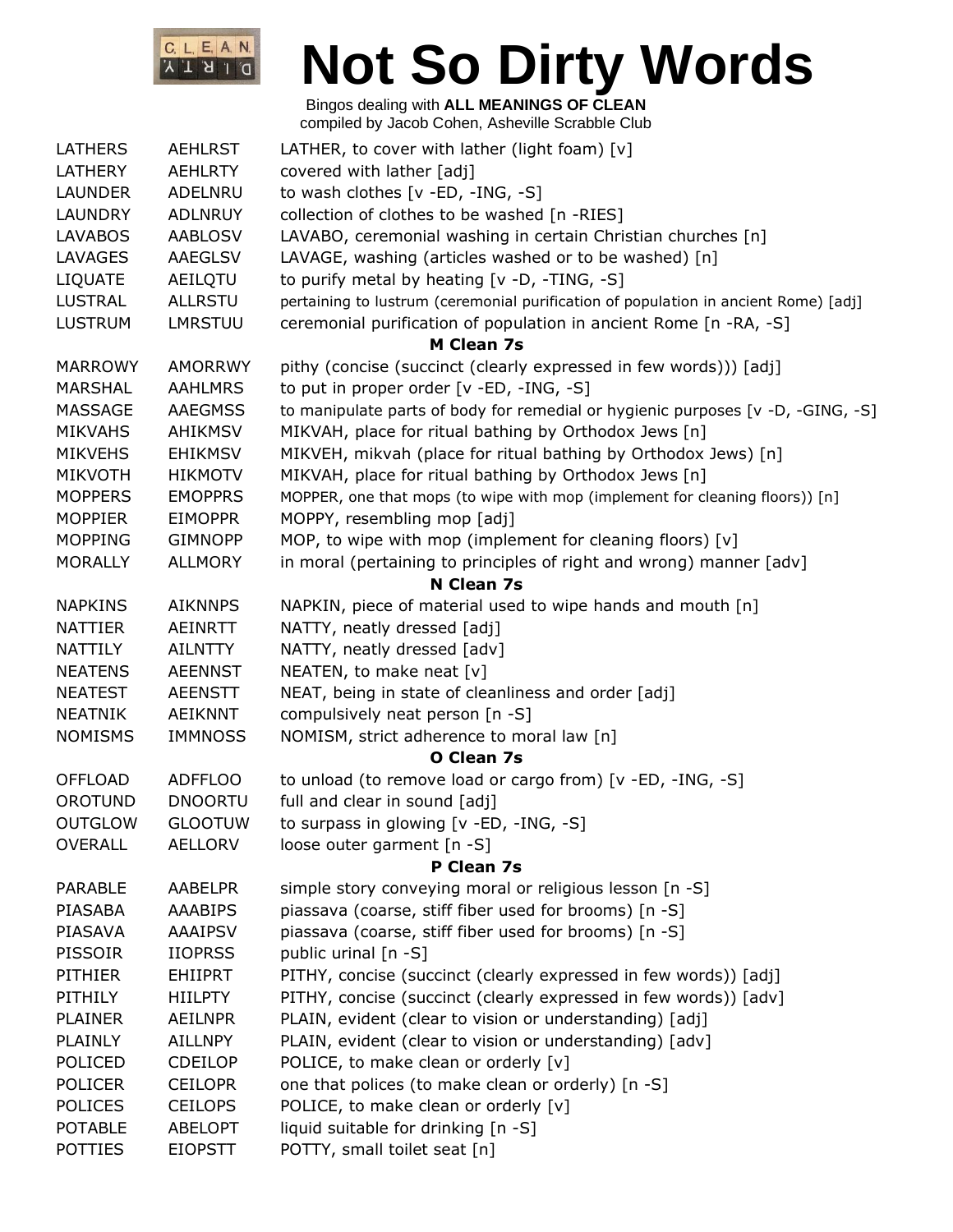

| <b>PRECISE</b> | <b>CEEIPRS</b> | sharply and clearly defined or stated [adj -R, -ST]                                                |
|----------------|----------------|----------------------------------------------------------------------------------------------------|
| <b>PREENED</b> | <b>DEEENPR</b> | PREEN, to smooth or clean with beak or tongue [v]                                                  |
| <b>PREENER</b> | <b>EEENPRR</b> | one that preens (to smooth or clean with beak or tongue) [n -S]                                    |
| <b>PREWASH</b> | <b>AEHPRSW</b> | to wash beforehand [v -ED, -ING, -ES]                                                              |
| PRIMPED        | <b>DEIMPPR</b> | PRIMP, to dress or adorn carefully [v]                                                             |
| <b>PRIVIES</b> | EIIPRSV        | PRIVY, outhouse (toilet housed in small structure) [n]                                             |
| <b>PUMICED</b> | <b>CDEIMPU</b> | PUMICE, to polish with porous volcanic rock [v]                                                    |
| <b>PUMICER</b> | <b>CEIMPRU</b> | one that pumices (to polish with porous volcanic rock) [n -S]                                      |
| <b>PUMICES</b> | <b>CEIMPSU</b> | PUMICE, to polish with porous volcanic rock [v]                                                    |
| <b>PURGERS</b> | <b>EGPRRSU</b> | PURGER, one that purges (to purify (to free from impurities)) [n]                                  |
| <b>PURGING</b> | <b>GGINPRU</b> | act of purifying (to free from impurities) [n -S] / PURGE, to purify (to free from impurities) [v] |
| <b>PURITAN</b> | <b>AINPRTU</b> | rigorously moral or religious person [n -S]                                                        |
|                |                | Q Clean 7s                                                                                         |
|                |                | R Clean 7s                                                                                         |
| <b>RANGING</b> | <b>AGGINNR</b> | RANGE, to place in particular order $[v]$                                                          |
| <b>RASURES</b> | <b>AERRSSU</b> | RASURE, erasure (act of erasing (to rub or scrape out)) [n]                                        |
| <b>RECLEAN</b> | <b>ACEELNR</b> | to clean again [v -ED, -ING, -S]                                                                   |
| <b>REDDERS</b> | <b>DDEERRS</b> | REDDER, one that redds (to put in order) [n]                                                       |
| <b>REDDING</b> | <b>DDEGINR</b> | RED, to redd (to put in order) [v] / REDD, to put in order [v]                                     |
| <b>REFINED</b> | <b>DEEFINR</b> | REFINE, to free from impurities [v]                                                                |
| <b>REFINER</b> | <b>EEFINRR</b> | one that refines (to free from impurities) [n -S]                                                  |
| <b>REFINES</b> | <b>EEFINRS</b> | REFINE, to free from impurities [v]                                                                |
| <b>REGROOM</b> | <b>EGMOORR</b> | to groom again [v -ED, -ING, -S]                                                                   |
| <b>REORDER</b> | <b>DEEORRR</b> | to order again [v -ED, -ING, -S]                                                                   |
| <b>RESHINE</b> | <b>EEHINRS</b> | to shine again [v -D, -HONE, -NING, -S]                                                            |
| REWAXED        | <b>ADEERWX</b> | REWAX, to wax again [v]                                                                            |
| <b>REWAXES</b> | <b>AEERSWX</b> | REWAX, to wax again $[v]$                                                                          |
| <b>RIGHTED</b> | <b>DEGHIRT</b> | RIGHT, to put in proper order or condition [v]                                                     |
| <b>RIGHTER</b> | <b>EGHIRRT</b> | one that rights (to put in proper order or condition) [n -S]                                       |
| <b>RINSERS</b> | <b>EINRRSS</b> | RINSER, one that rinses (to cleanse with clear water) [n]                                          |
| <b>RINSING</b> | <b>GIINNRS</b> | act of one that rinses [n -S] / RINSE, to cleanse with clear water [v]                             |
| <b>RIPPLER</b> | <b>EILPPRR</b> | toothed tool for cleaning flax fiber [n -S]                                                        |
| <b>RULIEST</b> | <b>EILRSTU</b> | RULY, orderly [adj]                                                                                |
|                |                | <b>S Clean 7s</b>                                                                                  |
| SAPONIN        | <b>AINNOPS</b> | soapy substance obtained from plants [n -S]                                                        |
| <b>SAUNAED</b> | <b>AADENSU</b> | SAUNA, to take dry heat bath [v]                                                                   |
| <b>SCOURED</b> | <b>CDEORSU</b> | SCOUR, to cleanse or polish by hard rubbing [v]                                                    |
| <b>SCOURER</b> | <b>CEORRSU</b> | one that scours (to cleanse or polish by hard rubbing) [n -S]                                      |
| <b>SCRAPED</b> | <b>ACDEPRS</b> | SCRAPE, to rub so as to remove outer layer [v]                                                     |
| <b>SCRAPER</b> | <b>ACEPRRS</b> | one that scrapes (to rub so as to remove outer layer) [n -S]                                       |
| <b>SCRAPES</b> | <b>ACEPRSS</b> | SCRAPE, to rub so as to remove outer layer [v]                                                     |
| <b>SCULTCH</b> | <b>CCHLSTU</b> | sculch (clean trash) [n -ES]                                                                       |
| <b>SCUMMED</b> | <b>CDEMMSU</b> | SCUM, to remove scum (impure or extraneous matter) from [v]                                        |
| <b>SCUMMER</b> | <b>CEMMRSU</b> | one that scums (to remove scum (impure or extraneous matter) from) [n -S]                          |
| <b>SETTLED</b> | <b>DEELSTT</b> | SETTLE, to place in desired state or order [v]                                                     |
| <b>SETTLER</b> | <b>EELRSTT</b> | one that settles (to place in desired state or order) [n -S]                                       |
| <b>SETTLES</b> | <b>EELSSTT</b> | SETTLE, to place in desired state or order [v]                                                     |
|                |                |                                                                                                    |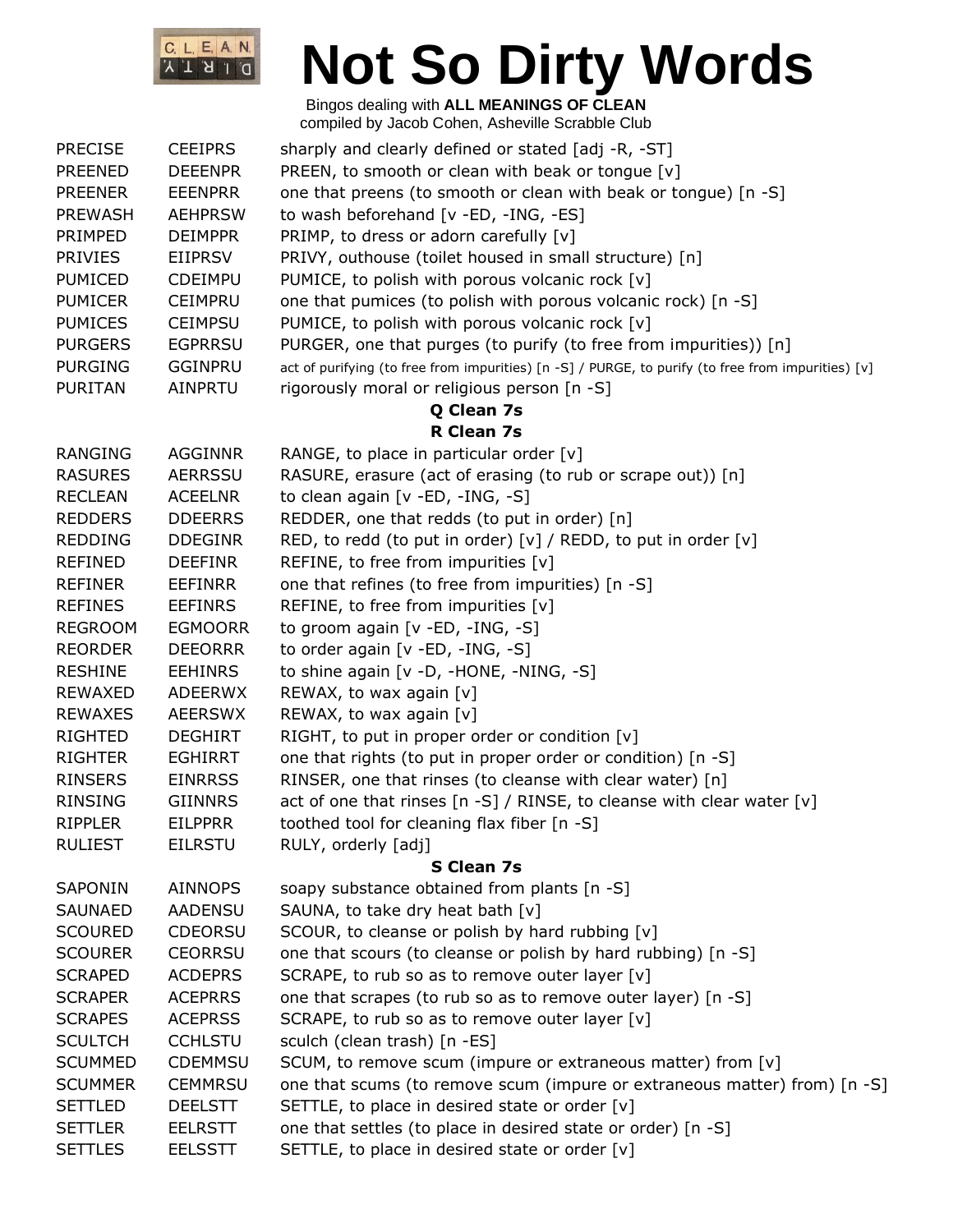

| <b>SEWERED</b> | <b>DEEERSW</b> | SEWER, to clean or maintain sewers (underground conduits for waste) $[v]$  |
|----------------|----------------|----------------------------------------------------------------------------|
| <b>SHAMPOO</b> | <b>AHMOOPS</b> | to cleanse with special preparation [v -ED, -ING, -S]                      |
| <b>SHAVERS</b> | <b>AEHRSSV</b> | SHAVER, one that shaves (to sever hair close to roots) [n]                 |
| <b>SHAVING</b> | <b>AGHINSV</b> | SHAVE, to sever hair close to roots [v] / something shaved off [n -S]      |
| <b>SHINERS</b> | <b>EHINRSS</b> | SHINER, one that shines (to emit light) [n]                                |
| <b>SHINING</b> | <b>GHIINNS</b> | emitting or reflecting light [adj] / SHINE, to emit light [v]              |
| <b>SHOWERS</b> | <b>EHORSSW</b> | SHOWER, to bathe in spray of water [v]                                     |
| <b>SHUCKED</b> | <b>CDEHKSU</b> | SHUCK, to remove husk or shell from [v]                                    |
| <b>SHUCKER</b> | <b>CEHKRSU</b> | one that shucks (to remove husk or shell from) [n -S]                      |
| <b>SKIMMED</b> | <b>DEIKMMS</b> | SKIM, to remove floating matter from surface of [v]                        |
| <b>SKIMMER</b> | <b>EIKMMRS</b> | one that skims (to remove floating matter from surface of) [n -S]          |
| <b>SLABBED</b> | <b>ABBDELS</b> | SLAB, to remove slabs (broad, flat pieces) from log [v]                    |
| <b>SLUICED</b> | <b>CDEILSU</b> | SLUICE, to wash with sudden flow of water [v]                              |
| <b>SLUICES</b> | <b>CEILSSU</b> | SLUICE, to wash with sudden flow of water [v]                              |
| <b>SMOOTHY</b> | <b>HMOOSTY</b> | smoothie (person with polished manners) [n -HIES]                          |
| <b>SOAPBOX</b> | <b>ABOOPSX</b> | to deliver informal impassioned speech on street [v -ED, -ING, -ES]        |
| <b>SOAPERS</b> | <b>AEOPRSS</b> | SOAPER, serial melodrama on radio or television [n]                        |
| <b>SOAPIER</b> | <b>AEIOPRS</b> | SOAPY, containing or resembling soap [adj]                                 |
| <b>SOAPILY</b> | AILOPSY        | in soapy (containing or resembling soap) manner [adv]                      |
| <b>SOAPING</b> | <b>AGINOPS</b> | SOAP, to treat with soap (cleansing agent) [v]                             |
| <b>SPONGED</b> | <b>DEGNOPS</b> | SPONGE, to wipe with sponge (mass of absorbent material) [v]               |
| <b>SPONGER</b> | <b>EGNOPRS</b> | one that sponges (to wipe with sponge (mass of absorbent material)) [n -S] |
| <b>SPONGES</b> | <b>EGNOPSS</b> | SPONGE, to wipe with sponge (mass of absorbent material) [v]               |
| <b>SPRUCER</b> | <b>CEPRRSU</b> | SPRUCE, neat and trim in appearance [adj]                                  |
| SPUDDED        | <b>DDDEPSU</b> | SPUD, to remove with spade-like tool [v]                                   |
| <b>STEMMED</b> | <b>DEEMMST</b> | STEM, to remove stems (ascending axes of plant) from [v]                   |
| <b>SUCTION</b> | <b>CINOSTU</b> | to remove by process of sucking [v -ED, -ING, -S]                          |
| <b>SUDSERS</b> | <b>DERSSSU</b> | SUDSER, soap opera [n]                                                     |
| <b>SUDSIER</b> | <b>DEIRSSU</b> | SUDSY, foamy (covered with foam) [adj]                                     |
| <b>SUDSING</b> | <b>DGINSSU</b> | SUDS, to wash in soapy water $[v]$                                         |
| <b>SWABBED</b> | <b>ABBDESW</b> | SWAB, to clean with large mop [v]                                          |
| <b>SWABBER</b> | <b>ABBERSW</b> | one that swabs (to clean with large mop) [n -S]                            |
| <b>SWABBIE</b> | ABBEISW        | sailor (member of ship's crew) [n -S]                                      |
| <b>SWEEPER</b> | <b>EEEPRSW</b> | one that sweeps (to clear or clean with brush or broom) [n -S]             |
| SWOBBED        | <b>BBDEOSW</b> | SWOB, to swab (to clean with large mop) [v]                                |
| <b>SWOBBER</b> | <b>BBEORSW</b> | swabber (one that swabs (to clean with large mop)) [n -S]                  |
| <b>SYNDETS</b> | <b>DENSSTY</b> | SYNDET, synthetic detergent [n]                                            |
| <b>SYRINGE</b> | <b>EGINRSY</b> | to cleanse or treat with injected fluid [v -D, -GING, -S]                  |
|                |                | <b>T Clean 7s</b>                                                          |
| <b>TAMPONS</b> | <b>AMNOPST</b> | TAMPON, to plug with cotton pad [v]                                        |
| <b>TERSELY</b> | <b>EELRSTY</b> | TERSE, succinct (clearly expressed in few words) [adv]                     |
| <b>TERSEST</b> | <b>EERSSTT</b> | TERSE, succinct (clearly expressed in few words) [adj]                     |
| <b>TIDIERS</b> | DEIIRST        | TIDIER, one that tidies (to make tidy) [n]                                 |
| <b>TIDIEST</b> | DEIISTT        | TIDY, neat and orderly [adj]                                               |
| TIDYING        | <b>DGIINTY</b> | TIDY, to make tidy [v]                                                     |
| <b>TOILETS</b> | <b>EILOSTT</b> | TOILET, to dress and groom oneself [v]                                     |
| <b>TOWELED</b> | <b>DEELOTW</b> | TOWEL, to wipe with towel (absorbent cloth) [v]                            |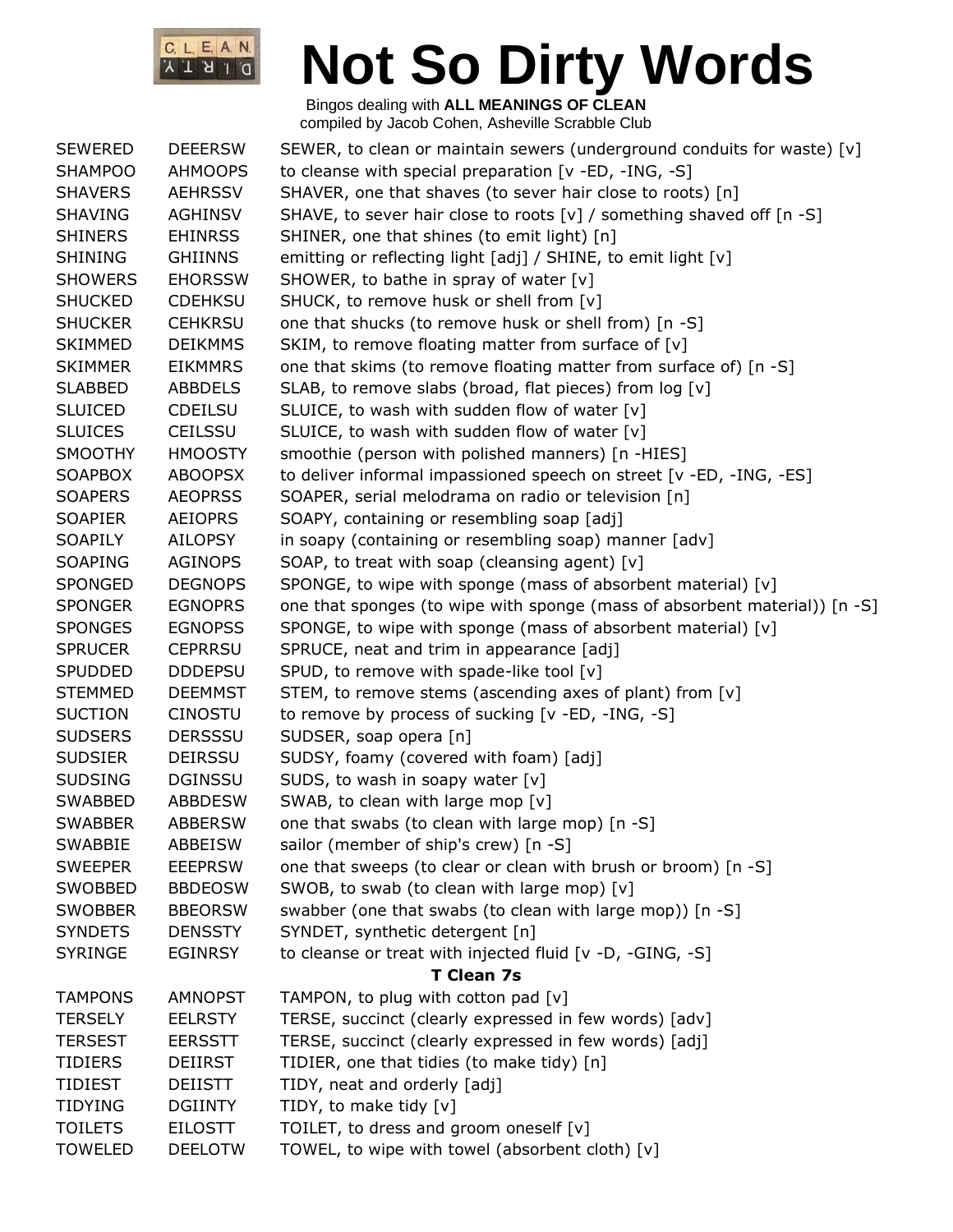

| <b>TRIGGER</b> | <b>EGGIRRT</b> | TRIG, neat (being in state of cleanliness and order) [adj]                                       |
|----------------|----------------|--------------------------------------------------------------------------------------------------|
| TRIMMED        | <b>DEIMMRT</b> | TRIM, to make trim by cutting $[v]$                                                              |
| <b>TRIMMER</b> | <b>EIMMRRT</b> | TRIM, neat and orderly [adj]                                                                     |
| <b>TUBBERS</b> | <b>BBERSTU</b> | TUBBER, one that tubs (to wash in tub (round, open vessel)) [n]                                  |
| <b>TUBBING</b> | <b>BBGINTU</b> | TUB, to wash in tub (round, open vessel) [v]                                                     |
|                |                | <b>U Clean 7s</b>                                                                                |
| <b>UNBONED</b> | <b>BDENNOU</b> | not boned (to debone (to remove bones from)) [adj]                                               |
| <b>UNCHAIR</b> | <b>ACHINRU</b> | to remove from chairmanship [v -ED, -ING, -S]                                                    |
| <b>UNCOVER</b> | <b>CENORUV</b> | to remove covering from [v -ED, -ING, -S]                                                        |
| <b>UNHAIRS</b> | AHINRSU        | UNHAIR, to remove hair from $[v]$                                                                |
| <b>UNHUSKS</b> | <b>HKNSSUU</b> | UNHUSK, to remove husk from [v]                                                                  |
| <b>UNKINKS</b> | <b>IKKNNSU</b> | UNKINK, to remove curls from [v]                                                                 |
| <b>UNLADED</b> | ADDELNU        | UNLADE, to unload (to remove load or cargo from) [v]                                             |
| <b>UNLADEN</b> | ADELNNU        | UNLADE, to unload (to remove load or cargo from) [v]                                             |
| <b>UNLADES</b> | <b>ADELNSU</b> | UNLADE, to unload (to remove load or cargo from) [v]                                             |
| <b>UNLEADS</b> | ADELNSU        | UNLEAD, to remove lead from $[v]$                                                                |
| <b>UNLOADS</b> | ADLNOSU        | UNLOAD, to remove load or cargo from [v]                                                         |
| <b>UNMASKS</b> | AKMNSSU        | UNMASK, to remove mask from [v]                                                                  |
| <b>UNMOLDS</b> | <b>DLMNOSU</b> | UNMOLD, to remove from mold [v]                                                                  |
| <b>UNMOULD</b> | <b>DLMNOUU</b> | to unmold (to remove from mold) [v -ED, -ING, -S]                                                |
| <b>UNNAILS</b> | <b>AILNNSU</b> | UNNAIL, to remove nails from $[v]$                                                               |
| <b>UNPICKS</b> | <b>CIKNPSU</b> | UNPICK, to remove stitches from [v]                                                              |
| <b>UNRIVET</b> | <b>EINRTUV</b> | to remove rivets (metal bolts) from [v -ED, TTED, -ING, -TTING, -S]                              |
| <b>UNSEATS</b> | <b>AENSSTU</b> | UNSEAT, to remove from seat [v]                                                                  |
| <b>UNSHELL</b> | <b>EHLLNSU</b> | to remove shell from [v -ED, -ING, -S]                                                           |
| <b>UNSTOPS</b> | <b>NOPSSTU</b> | UNSTOP, to remove stopper from [v]                                                               |
| <b>UNTACKS</b> | <b>ACKNSTU</b> | UNTACK, to remove tack from [v]                                                                  |
| <b>UNVEILS</b> | <b>EILNSUV</b> | UNVEIL, to remove covering from [v]                                                              |
| <b>UNWRAPS</b> | <b>ANPRSUW</b> | UNWRAP, to remove wrapping from $[v]$                                                            |
|                |                | V Clean 7s                                                                                       |
| <b>VACUUMS</b> | <b>ACMSUUV</b> | VACUUM, to use device that cleans by suction [v]                                                 |
| <b>VESTALS</b> | <b>AELSSTV</b> | VESTAL, chaste woman [n]                                                                         |
| <b>VIRTUES</b> | <b>EIRSTUV</b> | VIRTUE, moral excellence [n]                                                                     |
|                |                | <b>W</b> Clean 7s                                                                                |
| WASHBAG        | <b>AABGHSW</b> | small bag for carrying toiletries when traveling [n -S]                                          |
| <b>WASHDAY</b> | <b>AADHSWY</b> | day set aside for washing clothes [n -S]                                                         |
| <b>WASHERS</b> | <b>AEHRSSW</b> | WASHER, one that washes (to cleanse by immersing in or applying liquid) [n]                      |
| WASHING        | <b>AGHINSW</b> | articles washed or to be washed [n -S] / WASH, to cleanse by immersing in or applying liquid [v] |
| WASHRAG        | <b>AAGHRSW</b> | small cloth used for washing oneself [n -S]                                                      |
| <b>WASHTUB</b> | <b>ABHSTUW</b> | tub used for washing clothes [n -S]                                                              |
| <b>WASHUPS</b> | <b>AHPSSUW</b> | WASHUP, act of washing clean [n]                                                                 |
| <b>WHITELY</b> | EHILTWY        | in white (of color of pure snow) manner [adv]                                                    |
| <b>WHITENS</b> | <b>EHINSTW</b> | WHITEN, to make white [v]                                                                        |
| <b>WHITEST</b> | <b>EHISTTW</b> | WHITE, of color of pure snow [adj]                                                               |
| WHITIER        | <b>EHIIRTW</b> | WHITY, whitish (somewhat white) [adj]                                                            |
| WHITING        | <b>GHIINTW</b> | WHITE, to whiten (to make white) [v]                                                             |
| WHITISH        | <b>HHIISTW</b> | somewhat white [adj]                                                                             |